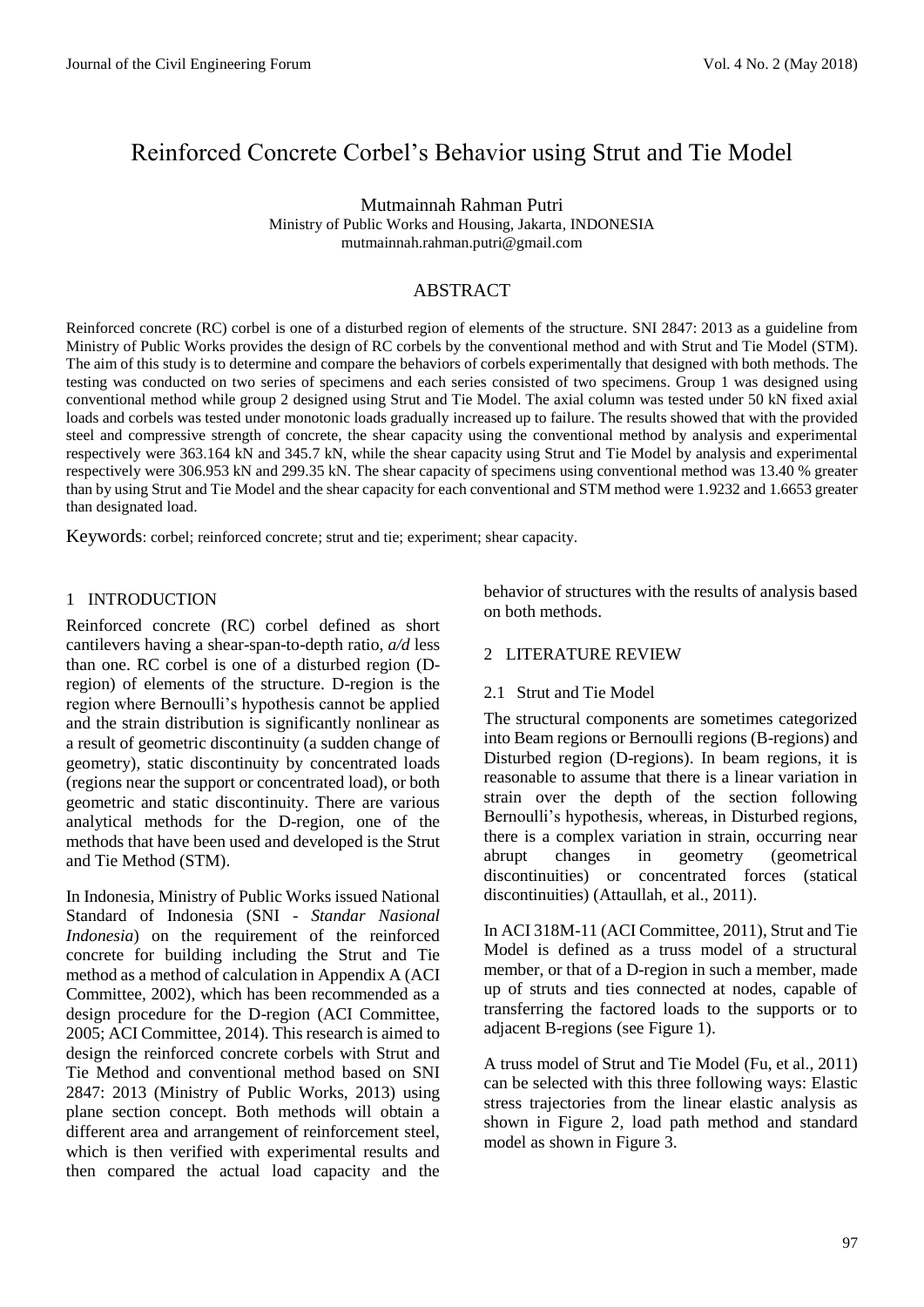

Figure 1. Description of Strut and Tie Model (ACI Committee, 2011)



Figure 2. Principal stress trajectories of the corbel.



Figure 3. Standard truss model of the corbel.

#### 2.2 The Design of Corbels

2.2.1 Provisions based on SNI 2847:2013 Chapter 11.8.

The types of reinforcement that should be designed are as follows

a) Shear-friction reinforcement

$$
A_{vf} = \frac{V_n}{f_y \mu} \tag{1}
$$

where  $A_{\nu f}$  is the area of shear-friction reinforcement,  $f_{\nu}$ is specified yield strength of reinforcement, and *μ* is a coefficient of friction (concrete placed monolithically  $\mu$  is 1,4 dan concrete placed non-monolithically  $\mu$  is 1).

b) Flexural reinforcement

$$
A_{f} = \frac{M_{u}}{\phi f_{y} 0.85d} = \frac{V_{u}a + N_{uc}(h - d)}{\phi f_{y} 0.85d}
$$
 (2)

where  $A_f$  is the area of reinforcement resisting factored moment,  $M_u$  is factored moment at the section,  $N_{uc}$  is factored horizontal tensile force, *a* is the shear span, and *h* is the height of member.

c) Tensile reinforcement

$$
A_n = \frac{N_{uc}}{\phi f_y} \tag{3}
$$

where  $A_n$  is the area of reinforcement resisting tensile force.

Factored tensile force, *Nuc* shall not be taken less than  $0.2V_{u}$ 

$$
N_{ucmin} = 0.2V_u \tag{4}
$$

d) Primary reinforcement

$$
A_s = \frac{2}{3}A_{vf} + A_n \tag{5}
$$

$$
A_s = A_f + A_n
$$
 (6)

where  $A_s$  is the area of primary reinforcement

e) Minimum primary reinforcement

$$
A_{s\min} = 0.04 \frac{f'_{c}}{f_{y}} bd \tag{7}
$$

Where  $f'_{c}$  is the specified compressive strength of concrete, *b* is the width of the member, and *d* is the effective depth.

f) Closed stirrups reinforcement

$$
A_h = \frac{1}{2} \left( A_s - A_n \right) \tag{8}
$$

where  $A_h$  is the area of closed-stirrups reinforcement.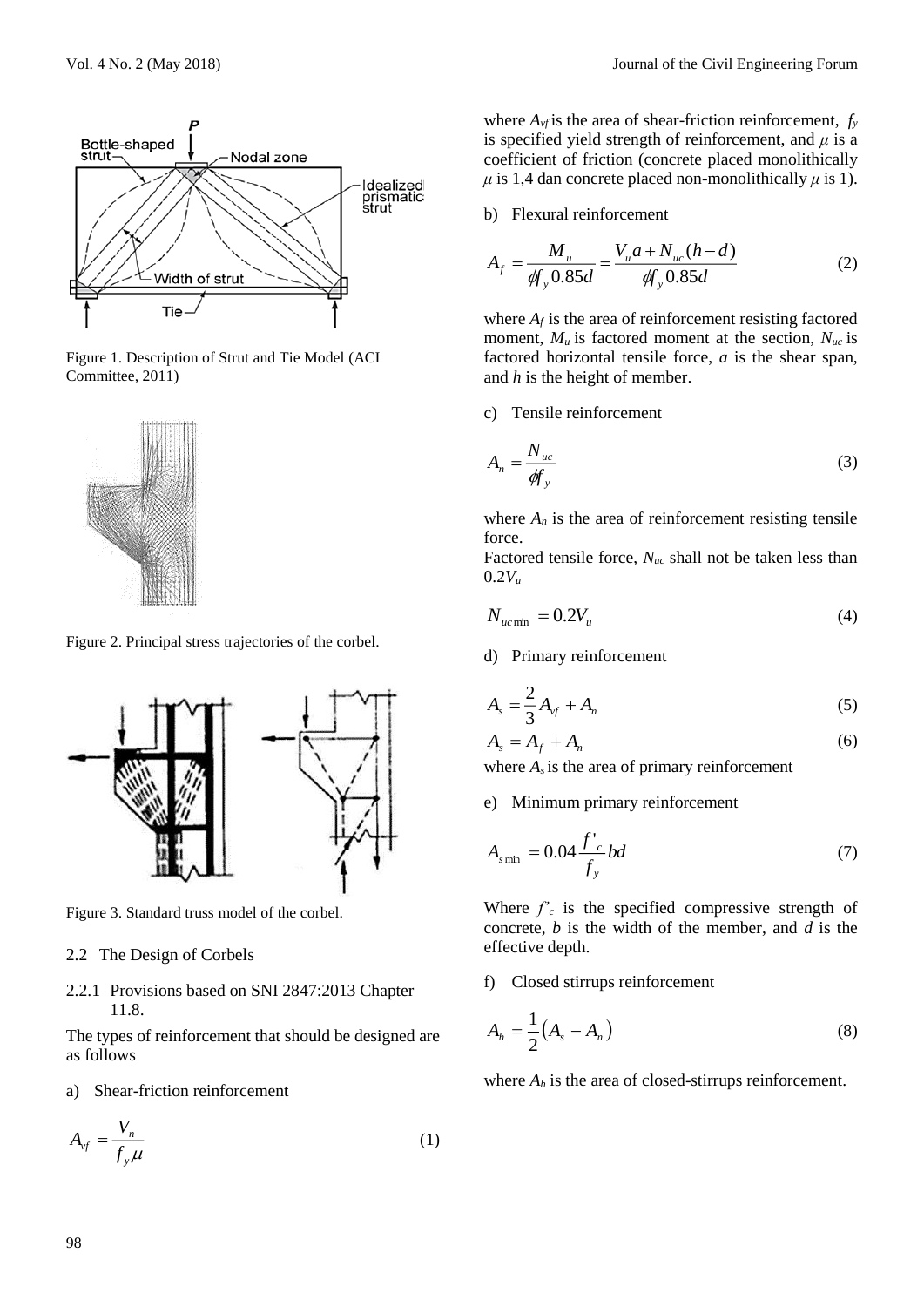Geometry parameters of corbel are shown in Figure 4.



Figure 4. Geometry parameters of corbel (Ministry of Public Works, 2013)

### 2.2.2 Provisions of Strut and Tie Model in SNI 2847:2013 Appendix A

The basic concept for designing structural concrete members using Strut and Tie Model is idealized as a system truss, where the design of strut, tie, and nodal shall be based on principles of limit state design.

$$
\phi F_n \ge F_u \tag{9}
$$

where  $F_u$  is factored force acting in a strut, tie, bearing area, or nodal zone in a strut-and-tie-model, *F<sup>n</sup>* is the nominal strength of a strut, tie, or nodal zone and  $\phi$  is strength reduction factor ( $\phi$  = 0.75).

a) Strength of struts

The nominal compressive strength of a strut without longitudinal reinforcement shall be taken as the smaller value of

$$
F_{ns} = f_{ce} A_{cs} \tag{10}
$$

at the two ends of the strut, where *Acs* is the crosssectional area at one end of the strut and *fce* is the effective compressive strength of the concrete.

The effective compressive strength of the concrete *fce* in a strut shall be taken as

$$
f_{ce} = 0.85 \beta_s f'_c \tag{11}
$$

where the value of  $\beta_s$  is determined by strut geometry.

b) Strength of ties

The nominal strength of a tie shall be taken as

$$
F_{nt} = A_{ts} f_y + A_{tp} \left( f_{se} + \Delta f_p \right) \tag{12}
$$

where *Ats* is the area of non-prestressed reinforcement in tie and  $A_{tp}$  is the area of prestressing steel in tie where  $(f_{se} + \Delta f_{p})$  shall not exceed  $f_{py}$  and  $A_{tp}$  is zero for nonprestressed members.

### c) Strength of nodal zones

The nominal compression strength of a nodal zone is as follows

$$
F_{nn} = f_{ce} A_{nz} \tag{13}
$$

where *fce* is the effective compressive strength of the concrete in the nodal zone and  $A<sub>nz</sub>$  is the area of the face of the nodal zone on which *F<sup>u</sup>* acts, taken perpendicular to the line of action of *Fu*.

The effective compressive strength on a face of a nodal zone due to the strut and tie forces shall not exceed the value given by:

$$
f_{ce} = 0.85 \beta_n f'_{c} \tag{14}
$$

where the value of  $\beta_n$  is determined by the type of nodal.

#### 2.2.3 Strut and Tie Model design procedure

The following steps explain design procedure for Strut and Tie Model:

- a) Divide the structure into B and D region
- b) Checking bearing capacity at loading and support location
- c) Established strut-and-tie model
- d) Resolving the assumed truss (strut-and-tie model) to determine member forces
- e) Verifying the strut capacities
- f) Checking the strength of nodal zones
- g) Design of ties
- h) Detail of reinforcement

### 3 RESEARCH METHODOLOGY

This research was conducted in Structural Engineering Laboratory, Department of Civil and Environmental Engineering, Faculty of Engineering, Universitas Gadjah Mada.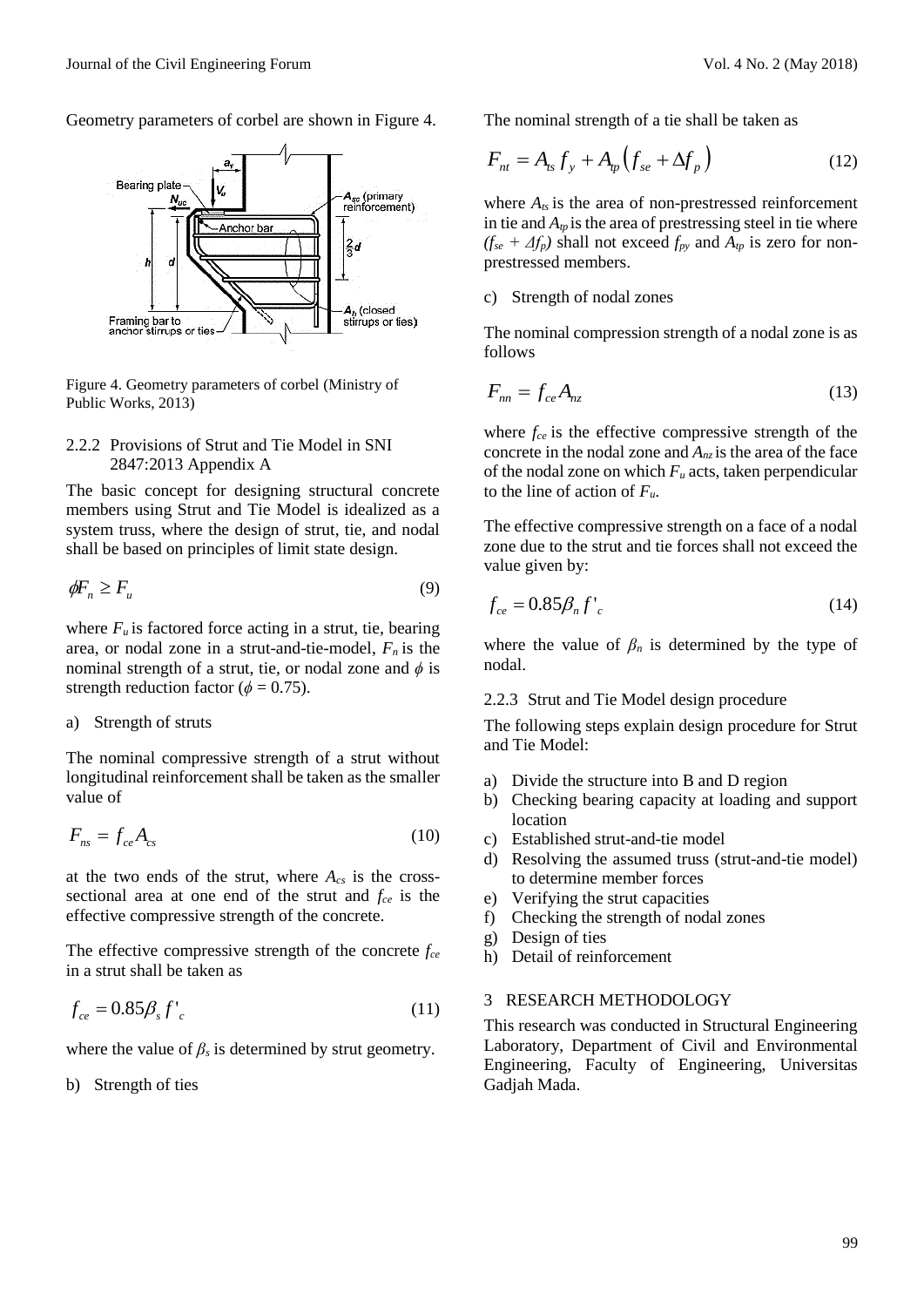### 3.1 Specimen details

Test specimens classified in two series and each series consisted of two columns with one-sided corbel. Series 1 was designed using conventional method and Series 2 was designed using Strut and Tie Model due to a static load. The truss model used for designing is shown in Figure 5 and the detail of steel reinforcement using both methods are shown in Figure 6 and Figure 7. The recapitulation of specimens are given in Table 1 and the differences between *A<sup>s</sup>* and *A<sup>h</sup>* provided both methods given in Table 2. Figure 5. Strut and Tie Model for designing corbels.





Figure 6. Detail of reinforcement of corbels designed using conventional method



Figure 7. Detail of reinforcement of corbels designed using Strut and Tie Model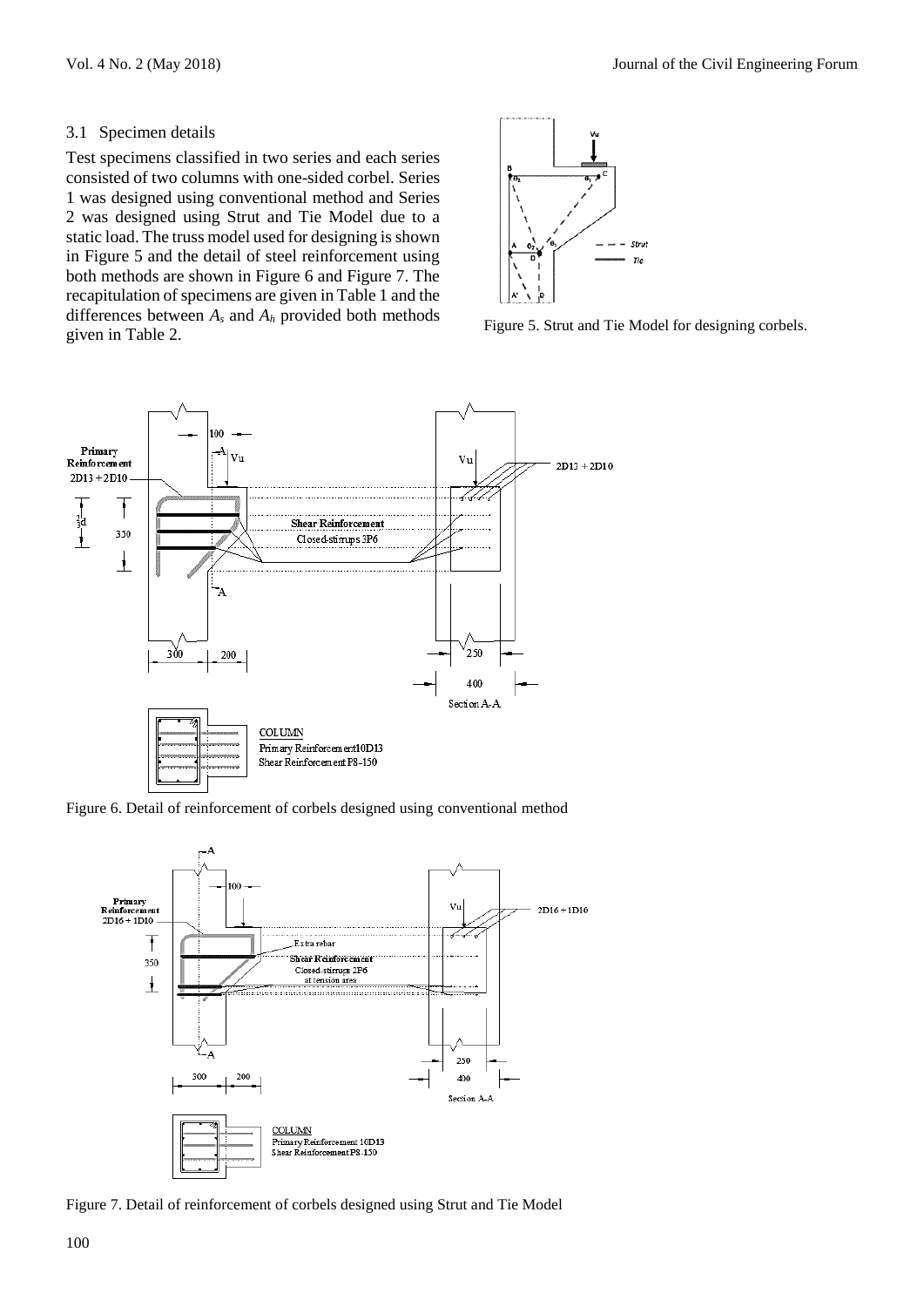Table 1. Detail of specimens designed using conventional and STM method

| Design<br>Method        | Number of<br>specimens | Column<br>Dimensions<br>(mm) | Corbel<br>Dimensions<br>(mm) | Primary<br>reinforcement<br>$(As$ required and $As$<br>provided)        | Difference                              | <b>Shear</b><br>reinforcement<br>$(A_h$ required and<br>$A_h$ provided) | Difference                               |
|-------------------------|------------------------|------------------------------|------------------------------|-------------------------------------------------------------------------|-----------------------------------------|-------------------------------------------------------------------------|------------------------------------------|
| Conventio<br>nal Method |                        | 300x400                      | 200x400                      | $405.167$ mm <sup>2</sup><br>422.544 mm <sup>2</sup><br>$(2D13+2D10)$   | $17.377$ mm <sup>2</sup><br>$(4.289\%)$ | $142.664$ mm <sup>2</sup><br>$169.646$ mm <sup>2</sup>                  | $26.982$ mm <sup>2</sup><br>$(18.913\%)$ |
|                         | $\mathfrak{D}$         | 300x400                      | 200x400                      | $474.438$ mm <sup>2</sup><br>$480.664$ mm <sup>2</sup><br>$(2D16+1D10)$ | $6.226$ mm <sup>2</sup><br>$(1.312\%)$  | $119.838$ mm <sup>2</sup><br>$120.763$ mm <sup>2</sup>                  | $0.925$ mm <sup>2</sup><br>$(0.772\%)$   |

Table 2. The differences between  $A_s$  provided and  $A_h$  provided both methods

| Method              | $As$ provided             | <b>Difference</b>        | $A_h$ provided ( $mm2$ ) | <b>Difference</b>        |
|---------------------|---------------------------|--------------------------|--------------------------|--------------------------|
| Conventional Method | $422.544$ mm <sup>2</sup> | $58.120$ mm <sup>2</sup> | 169.646                  | $48.883$ mm <sup>2</sup> |
|                     |                           | $(13.755\%)$             |                          | $(28.815\%)$             |
| STM                 | $480.66$ mm <sup>2</sup>  |                          | 120.763                  |                          |

#### 3.2 Material properties

The compressive strength of concrete was 30.998 MPa. The types and mechanical properties of used steel bars are given in Table 3.

Table 3. Mechanical properties of used steel bars

| Diameter |         | I u     |                     |
|----------|---------|---------|---------------------|
| (mm)     | (MPa    | (MPa)   | $\varepsilon_{\mu}$ |
| 6        | 379.907 | 523.307 | 0.2697              |
| 10       | 492.757 | 710.787 | 0.2353              |
| 13       | 457.400 | 659.557 | 0.2730              |
| 16       | 448.573 | 635.250 | 0.2640              |

### 3.3 Testing setup

The axial column was tested under 50 kN fixed loads and the corbel was tested under monotonic loads at the specific point. The loads were gradually increased up to failure. The loading scheme of specimens is shown

in Figure 8 and the test setup for specimens is shown in Figure 9. Equipment used for testing were as follows: supporting blocks, hydraulic jack, hydraulic pump, load cell, LVDT, data logger, strain gauges, etc. The deflection, strain of reinforcement, and crack pattern were closely observed.



Figure 8. The loading scheme of specimen (top view)



Figure 9. Test setup for specimens (top view).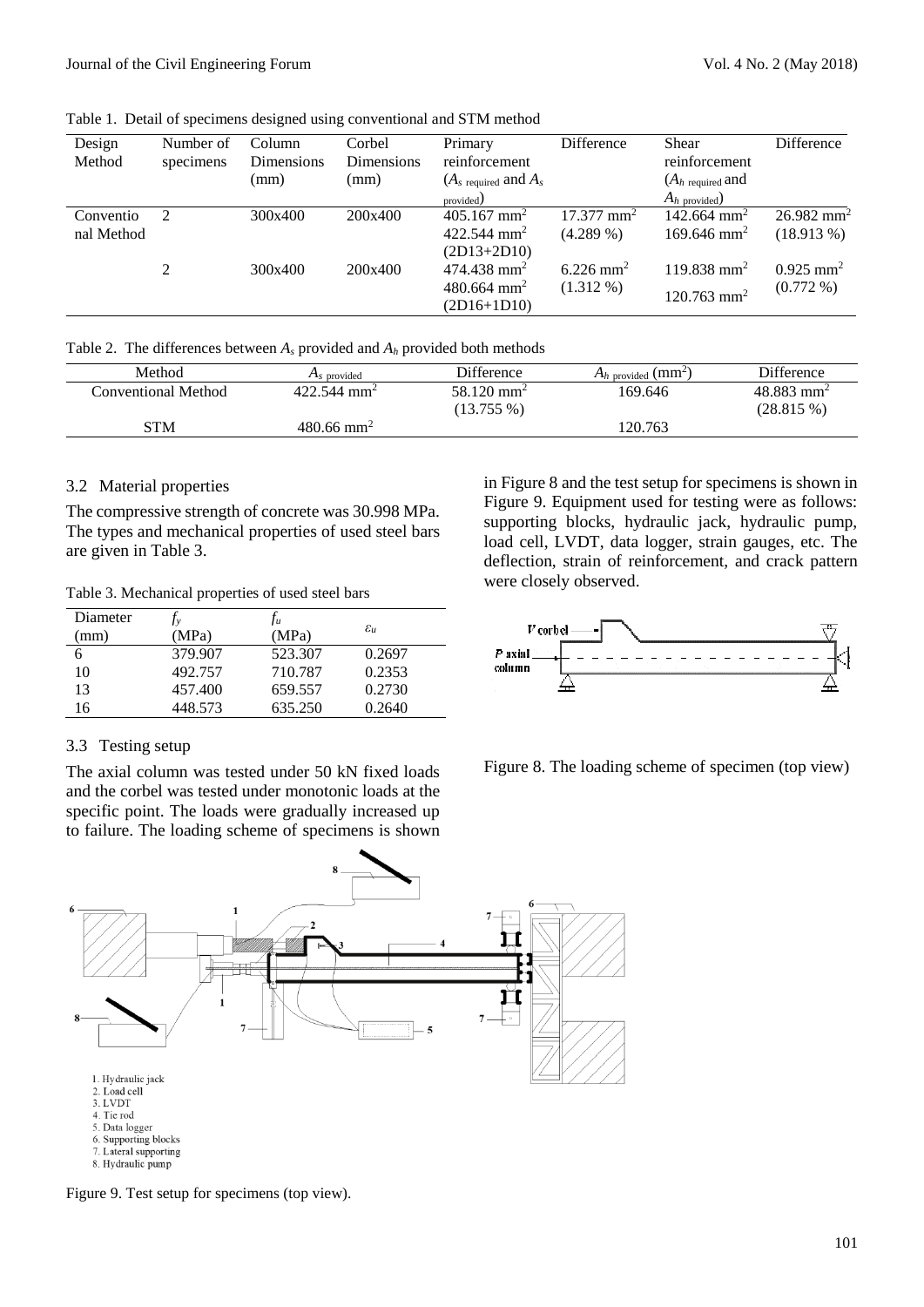### 4 RESULTS AND DISCUSSION

### 4.1 Cracking process

The cracks of corbel are usually mostly vertical or steeply inclined pure shear cracks. The extended of cracks as the load increased is not always a propagation from the previous crack. Even, the increase of load can cause other new cracks at another surface, or the cracks become widen and extend the previous crack

Generally, all the corbel specimens showed the same response up to failure. The crack started from the point of application of the concentrated load and propagate diagonally towards the connection of corbel and column. On further loading, these cracks propagated downwards towards the column and the crack surface became widened. The recapitulation of the load at the first crack is shown in Table 4 and the crack patterns for four specimens at ultimate load are shown in Figure 10 to Figure 15. It can be seen that the propagation of crack patterns and the failure of specimens designed using both methods was a shear failure and more brittle.



(a) side view (b) front view Figure 10. The crack pattern of specimen KpSNI-01 at ultimate load.





Figure 11. The crack pattern of specimen KpSNI-02 at ultimate load



(a) side view (b) front view Figure 12. The crack pattern of specimen KpSTM-01 at ultimate load**.**



 (a) side view (b) front view Figure 13. The crack pattern for specimen KpSTM-02 at ultimate load.



(a)  $KpSTM-01$  (b)  $KpSTM-02$ 

Figure 14. The crack pattern and STM model of (a) specimen KpSTM-01, and (b) KpSTM-02.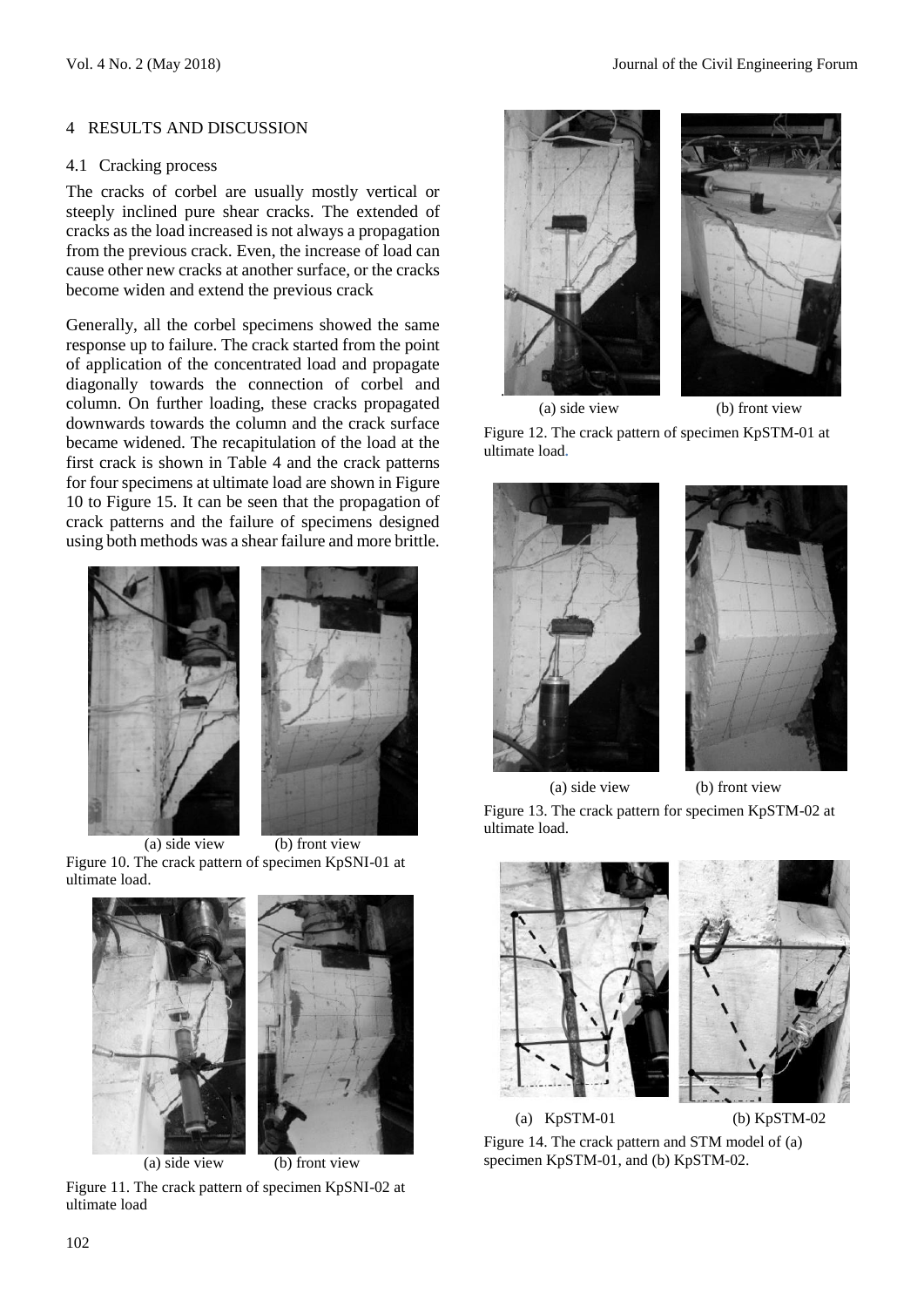Table 4. Load at the first crack

| Specimens  | $P_{cr}$ (kN) |
|------------|---------------|
| $KpSNI-01$ | 225.6         |
| $KpSNI-02$ | 243.4         |
| $KpSTM-01$ | 273.1         |
| KpSTM-02   | 266.7         |

#### 4.2 Load-deflection curves

The load-deflection curves for corbels designed using conventional and STM method given in Figure 16 and Figure 17 while the combined of both curves shown in Figure 18. The deflection measured was not a pure deflection of corbel but rather the deflection of a structural system consisted of the deflection due to axial loading at the column and due to loading on the corbel itself, while the recapitulation of load and deflection at the first crack and ultimate load are given in Table 5. All specimens designed using both methods presented a nearly linear behavior up to failure. Applied load decreased suddenly once attained the peak point.







Figure 16. Load-deflection curves designed using STM method.



Figure 17. Load-deflection curves designed using both methods.

Table 5. The recapitulation of load and deflection at the first crack and ultimate load

|           | Load $(kN)$ |          | Deflection (mm) |          |  |
|-----------|-------------|----------|-----------------|----------|--|
| Specimens | First       | Ultimate | First           | Ultimate |  |
|           | crack       |          | crack           |          |  |
| KpSNI-01  | 225.6       | 354.1    | 10.07           | 18.41    |  |
| KpSNI-02  | 243.4       | 337.3    | 9.25            | 13.47    |  |
| KpSTM-01  | 273.1       | 297.7    | 12.18           | 13.80    |  |
| KpSTM-02  | 266.7       | 301.0    | 10.95           | 13.81    |  |

It can be seen from the experimental results that the ultimate load of specimens designed using conventional method was greater than the specimens designed using Strut and Tie Model. This difference was due to different area and arrangement reinforcement steel between the two methods. The details of arrangement reinforcement steel as shown in Figure 6 and Figure 7.

The specimens designed using conventional method have a shear reinforcement (*Ah*) distributed uniformly within 2/3*d* adjacent and parallel to primary tension reinforcement (*As*), while the shear reinforcement of specimens designed using STM was placed on the tension area according to the truss model consisted of struts and ties. Table 1 shows that conventional method's specimens have a larger area of shear reinforcement than STM's specimens.

#### 4.3 Strain Gauge Analysis

Strain gauges were placed along the steel bars of corbel to record the strain of the steel. For conventional method's specimens, the strain gauges were placed at main reinforcement 13D, 10D, and stirrup reinforcement 6P, while for STM's specimens the strain gauges were placed at main reinforcement 16D, 10D, and stirrup reinforcement 6P. Load and strain curves are shown in Figure 19 to Figure 22.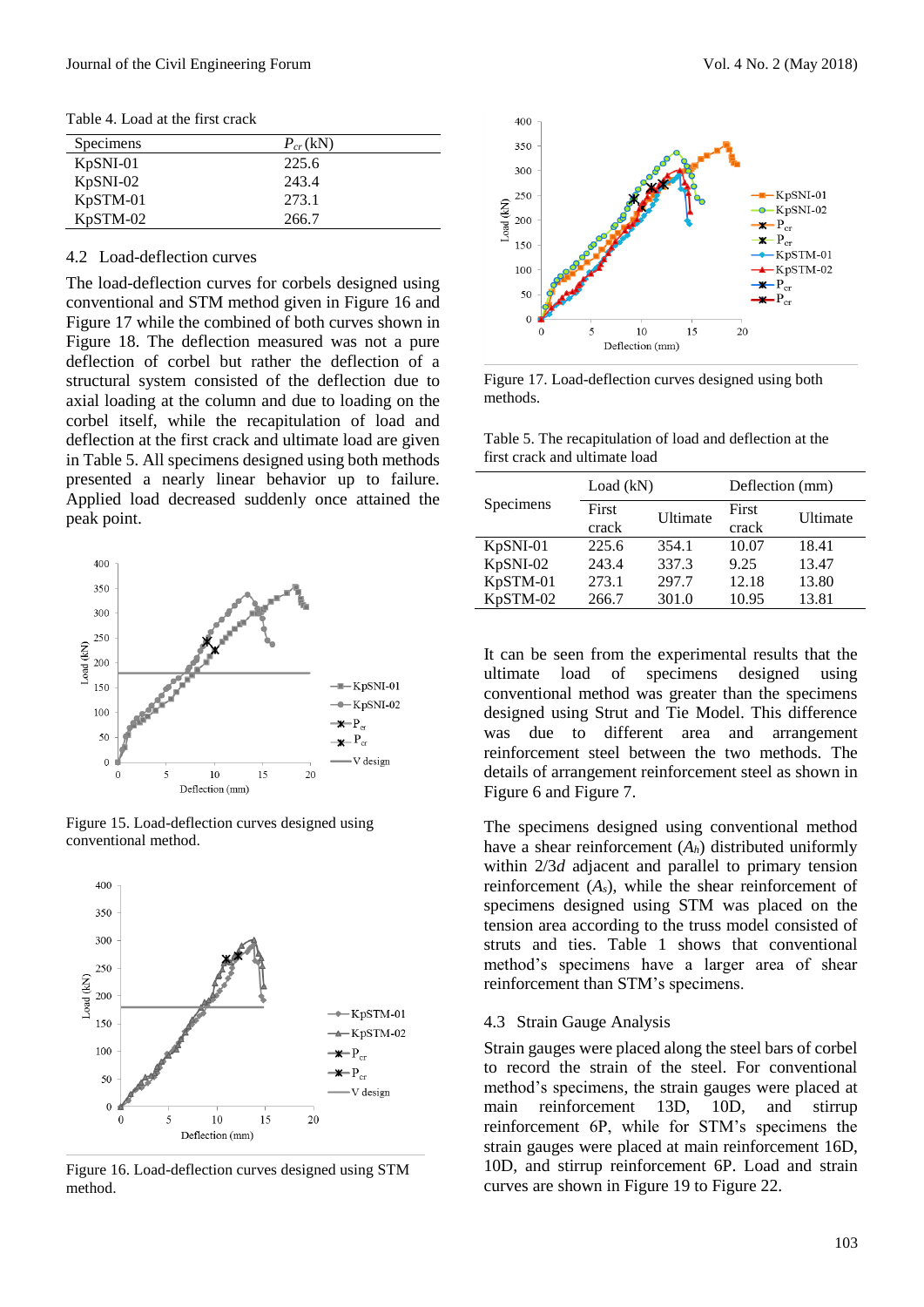

Figure 18. Load and strain curves of KpSNI-01 specimen.



Figure 19. Load and strain curves of KpSNI-02 specimen.



Figure 20. Load and strain curves of KpSTM-01 specimen.



Figure 21. Load and strain curves of KpSTM-02 specimen.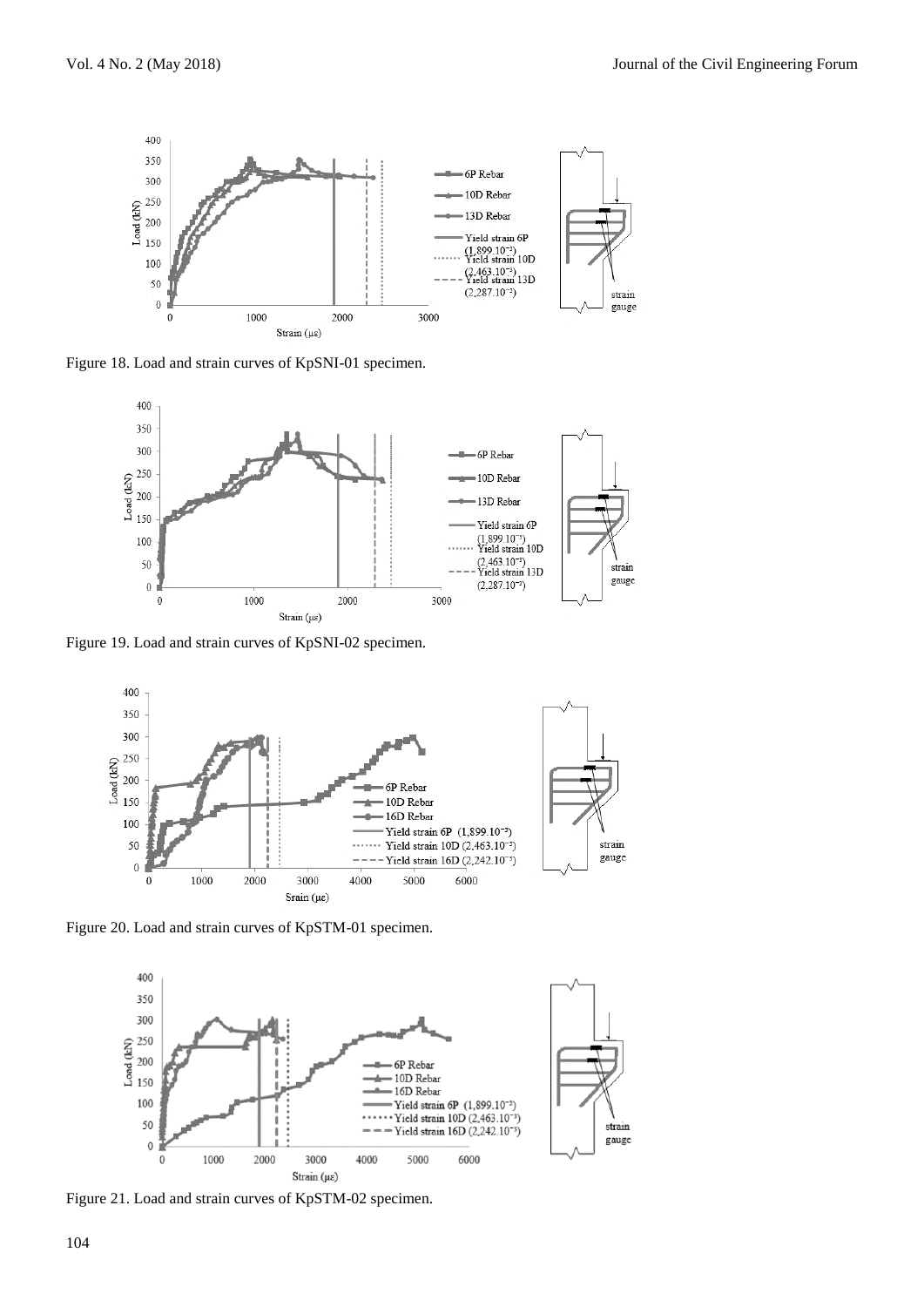Generally, for both methods, the stirrup reinforcement has been reached the yield strain while none of the main reinforcement has reached the yield strain.

It can be concluded that for both methods, the failure has been caused by the compression of the struts and none of the main longitudinal steel bars has been observed as yielded at the failure of corbels.

4.4 Comparison between Design Load Capacity, Analytical Load Capacity and Experimental Results Load Capacity based on Conventional Method and STM

All specimens of both methods were designed using same design load and obtained a different area and arrangement of reinforcement steel, which then tested experimentally. Ultimate load capacities from the test results for each design method are shown in Table 5.

In the following Table 6 are shown the difference between design load capacity (V<sub>design</sub>), analytical load capacity (*V*analysis) and experimental load capacity (*V*experimental). It can be seen that there is a considerable difference between *V*design with *V*analysis and *V*experimental. This is due to differences in parameters used when designing with the actual parameters in the laboratory such as the compressive strength of concrete and tensile strength of steel.

Table 6. Comparison of  $V_{\text{design}}$ ,  $V_{\text{experimental}}$  and  $V_{\text{analysis}}$ 

| Specimens | $V_{\text{design}}$ | $V_{\rm exp}$ | $V_{\text{analysis}}$ |
|-----------|---------------------|---------------|-----------------------|
|           | (kN)                | (kN)          | (kN)                  |
| KpSNI-01  | 179.757             | 354.1         | 363.164               |
| KpSNI-02  | 179.757             | 337.3         |                       |
| KpSTM-01  | 179.757             | 297.7         | 306.953               |
| KpSTM-02  | 179.757             | 301.0         |                       |

4.5 Comparison between Analytical and Experimental Result

Based on the compressive strength and the actual tensile strength of steel from laboratory test, the load capacity (shear capacity) has been calculated by analysis and compared to the experimental load capacity.

4.5.1 Comparison between Analytical Shear Capacity using conventional method with Experimental Result.

According to SNI 2847:2013 the shear strength provided by concrete is:

$$
V_c = 0.17 \lambda \sqrt{f'_c} b_w d \tag{15}
$$

Where  $V_c$  is shear strength provide by concrete,  $\lambda$  is modification factor reflecting the reduced mechanical properties of lightweight concrete ( for normal weight concrete  $\lambda = 1$ ,  $f'_c$  is the compressive strength of concrete,  $b_w$  is the width of the member, and *d* is the effective depth of the member.

Shear strength provided by shear reinforcement:

$$
V_s = \frac{A_v f_y d}{s} \tag{16}
$$

Where  $V_s$  is shear strength provided by shear reinforcement,  $A_v$  is the area of shear reinforcement,  $f_v$ is yield strength of reinforcement, *d* is the effective depth of the member, and *s* is the spacing of shear reinforcement.

So that, the nominal shear strength of corbel is:

$$
V_n = V_c + V_s \tag{17}
$$

The calculation of shear capacity of corbel using the conventional method and the comparison with the experimental result is given in Table 7 and Table 8.

Table 7. The calculation of shear capacity using conventional method

| Specimens | $V_c$<br>(kN) | $V_{s}$<br>(kN) | $V_n = V_c + V_s$<br>(kN) |
|-----------|---------------|-----------------|---------------------------|
| KpSNI-01  | 81.196        | 281.967         | 363.164                   |
| KpSNI-02  | 81.196        | 281.967         | 363.164                   |

Table 8. Comparison between shear capacity *V*analysis and *V*experimental

| Specimens | $V_{\text{analysis}}$<br>(kN) | $V_{\rm exp}$<br>(kN) | $V_{\rm exp}/$<br>$V_{\text{analysis}}$ | Difference<br>(% ) |
|-----------|-------------------------------|-----------------------|-----------------------------------------|--------------------|
| KpSNI-01  | 363.164                       | 354.1                 | 0.975                                   | 2.559              |
| KpSNI-02  | 363.164                       | 337.3                 | 0.928                                   | 7.667              |
|           | Mean                          | 345.7                 | 0.952                                   | 5.113              |

It can be concluded that the difference between analytical shear capacity and experimental shear capacity is 5.113 %.

4.5.2 Comparison between Analytical Shear Capacity using SNI method with Experimental Result.

Based on truss analogy model proposed by Franz and Niedenhoff (1963), Hagberg (1983) described a mathematical model to determine the capacity, that may be applied to all types of reinforcement (main and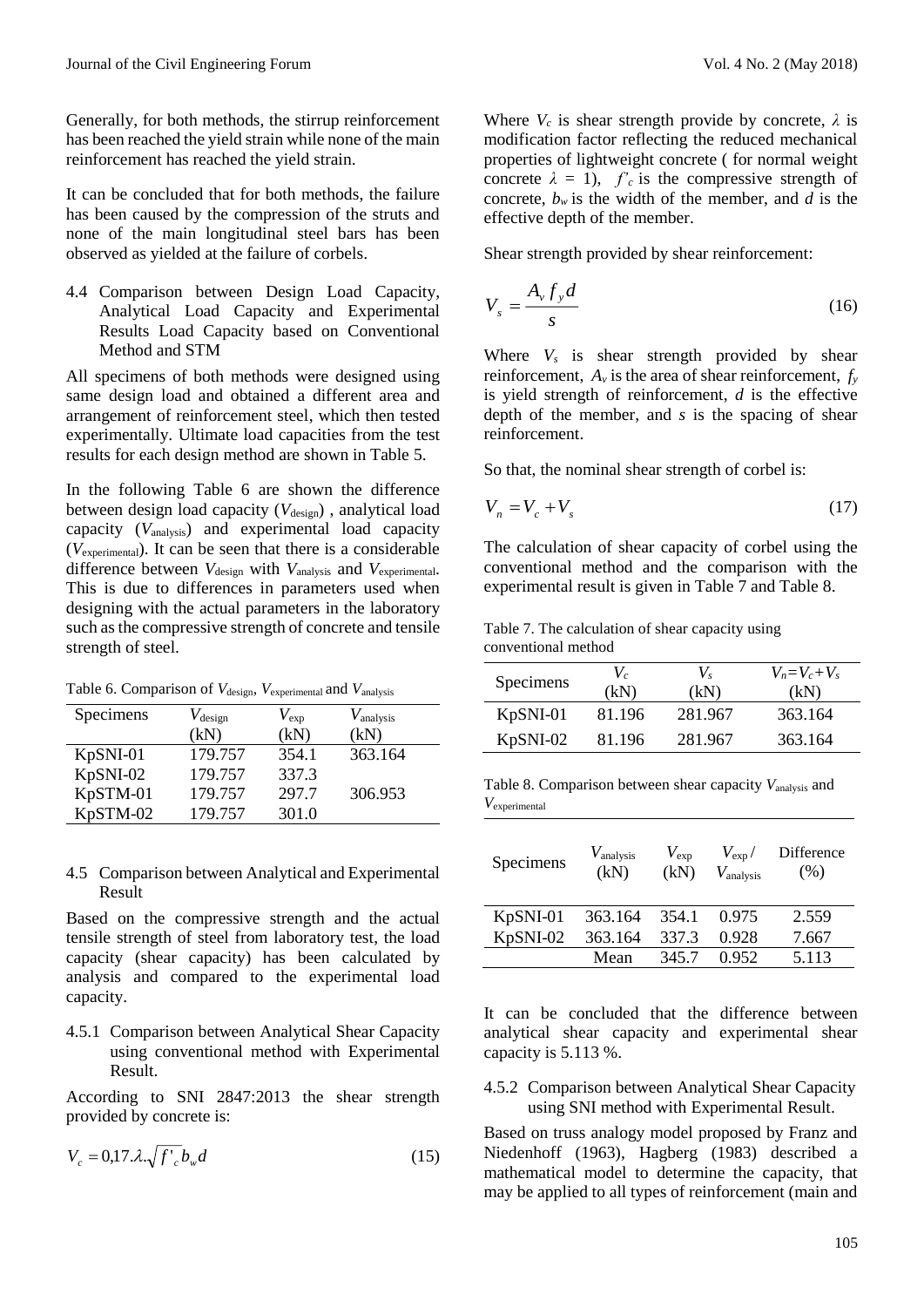secondary), covering the practical range of  $(a\sqrt{d})$  ratio from 0.15 to 1.5 and for any combination of horizontal and vertical loads. Figure 22 shows geometry, forces, and equilibrium conditions of the corbel.



Figure 22. Geometry, forces, and equilibrium conditions of corbel.

Hagberg (1983) proposed the following formulas:

$$
\left(1 - \frac{2 \cdot f'_{c} b.d}{F_{s}}\right) \tan^{2} \beta + \left(\frac{2 \cdot f'_{c} b.a}{F_{s}}\right) \tan \beta + 1 = 0
$$
 (18)

where  $f'_c$  is the compressive strength of concrete, *b* is the width of the member, *d* is the effective depth of the member,  $F_s$  is total force of main reinforcement and secondary (shear) reinforcement, *β* is inclination compression strut with the vertical, and *a* is the shear span.

$$
d = \frac{d_1.F_{s1} + d_2.F_{s2}}{F_s} \tag{19}
$$

Where  $d_1$  and  $d_2$  are the distance of main reinforcement and the center of gravity of the secondary reinforcement respectively, and  $F_{s1}$  and  $F_{s2}$  are the force of main reinforcement and secondary reinforcement. Based on Figure 22 the following equations can be obtained:

a) Equilibrium conditions

$$
F_c = V / \cos \beta
$$

$$
F_s = V \cdot \tan \beta \tag{21}
$$

$$
F_s = F_{s1} + F_{s2} \tag{22}
$$

$$
V = N_1 + N_2 = \frac{F_{s1}}{\tan \beta_1} + \frac{F_{s2}}{\tan \beta_2}
$$
 (23)

b) Geometry

$$
\tan \beta_1 = \frac{a + \frac{x}{2}\cos\beta}{d_1 - \frac{x}{2}\sin\beta} \tag{24}
$$

$$
\tan \beta_2 = \frac{a + \frac{x}{2}\cos\beta}{d_2 - \frac{x}{2}\sin\beta} \tag{25}
$$

c) Strength of materials

$$
F_c = f_c b.x \tag{26}
$$

$$
F_{s1} = A_{s1} \cdot f_{s1} \tag{27}
$$

$$
F_{s2} = A_{s2} \cdot f_{s2} \tag{28}
$$

If Equation (20) and Equation (21) combined with Equation 26 will be obtained:

$$
x = \frac{F_s}{f_c b \cdot \sin \beta} \tag{29}
$$

Based on the equations above, the shear capacity of corbels using STM method can be calculated. The calculations of shear capacity are given in Table 9 to Table 13.

Previously, it was known the failure of specimens has been caused by the compression of the struts. Based on Equation (20), the shear capacity (*V*) of corbels can be calculated with the equation as follow:

$$
V = F_c \cdot \cos \beta \tag{30}
$$

 $F_c$  is the strength of strut and calculated with Equation (26)  $(F_c = f_c b.x)$ , where  $f_c$  is the compressive strength of concrete, *b* is the width of the member, and *x* is the width of the strut.

| Table 9. The calculation of $F_{s1}$ and $F_{s2}$ |  |
|---------------------------------------------------|--|
|---------------------------------------------------|--|

| $\mathrm{mm}^2$<br>$A_{SI}$ |                 | (MPa)  |         | (mm <sub>2</sub> )<br>$\pi_{s2}$ | (MPa)   | (kN)    | ┳            |
|-----------------------------|-----------------|--------|---------|----------------------------------|---------|---------|--------------|
| D <sub>16</sub>             | D10             | D16    | D10     | 2P6                              | P6      |         | $_{s2}$ (kN) |
| 402.12<br>12 <sub>A</sub>   | 78.539<br>0.222 | 448.57 | 492.757 | .3.097<br>$\sim$                 | 379.907 | 219.084 | 42.966       |

(20)

Table 10. The calculation of *d*

| mm)<br>u | $-$<br>, пшп -<br>$u_{\perp}$ | ₽N<br>I ITT.<br>$\mathcal{L}$ | (LN)<br>۱۸٬۱<br>$\mathcal{L}$ | $E_{\rm F}$<br>IN. | (mm |
|----------|-------------------------------|-------------------------------|-------------------------------|--------------------|-----|
| 350      | 50                            | 084                           | 42.966<br>≖                   | 262.049            | 300 |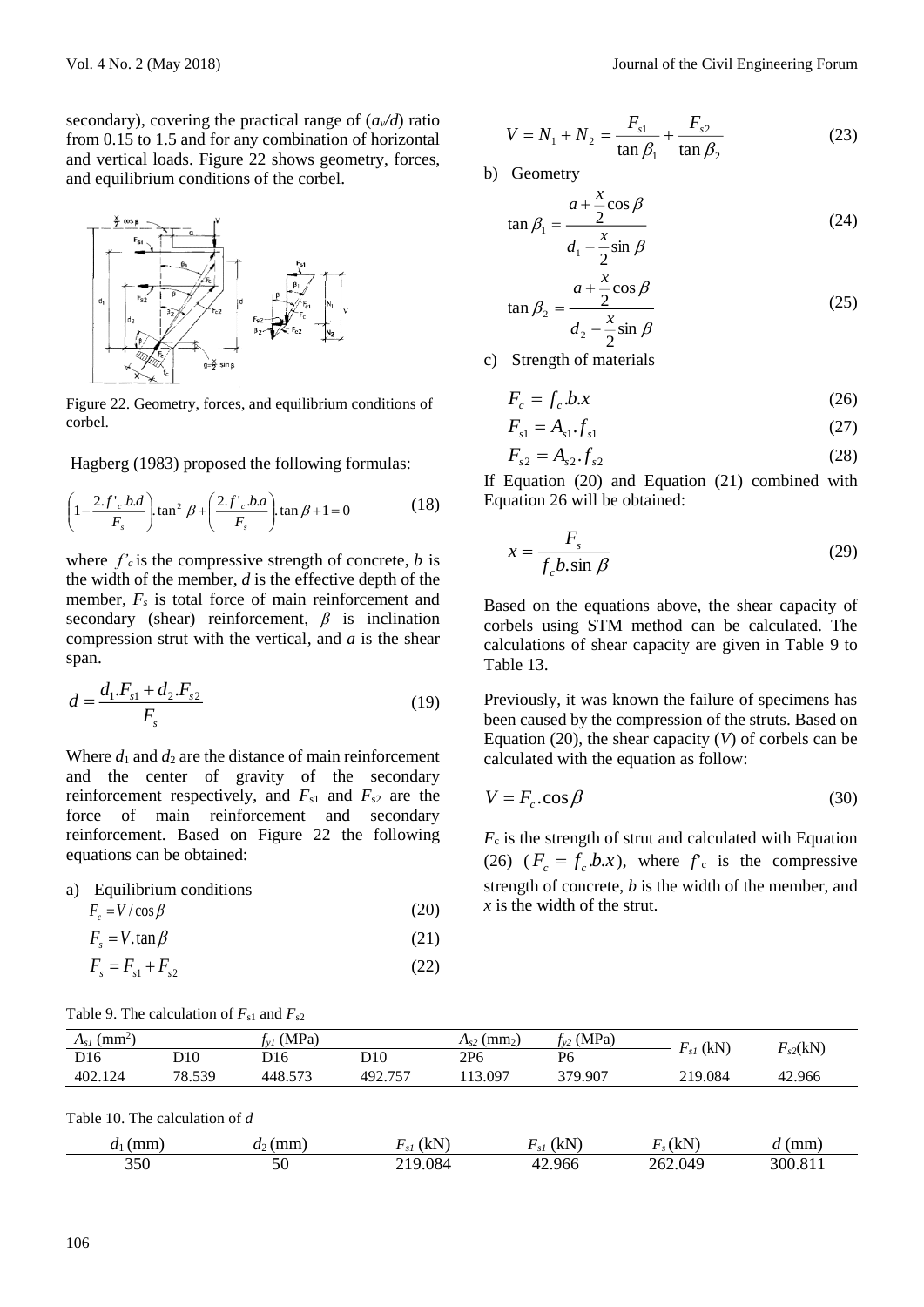Table 11. The calculation of *β*

|     | $\sim$     | ------<br> | $\overline{ }$<br>. . | $\sim$<br>$\overline{\mathbf{r}}$ |                 |
|-----|------------|------------|-----------------------|-----------------------------------|-----------------|
| 100 | 250<br>$-$ | 30C        | nη<br>71              | 1/I C<br>n                        | ---<br>$\Omega$ |

According to SNI 2847:2013 Appendix A mentioned in Equation (11) in the previous chapter, the effective compressive strength of the concrete *fce* in a strut shall be taken as  $f_{ce} = 0.85 \beta_s \cdot f_{c}$ . So that, the strength of compression of the struts in Equation (26) can be calculated as:

$$
F_c = f_{ce} b.x = 0.85 \beta_s f'_{c} b.x
$$
 (31)

Table 12. The calculation of shear capacity using STM method

| $\mathcal{L}$<br>c |     | x      | $\mathbf{r}$ c | $\cos\beta$ |         |
|--------------------|-----|--------|----------------|-------------|---------|
| (MPa)              | mm) | mm)    |                |             | (kN)    |
| 30.998             | 250 | 70 737 | 349.462        | 0.878       | 306.953 |

Table 13. Comparison between shear capacity *V*analysis and *V*experimental

| Specimens | $V_{\text{analysis}}$<br>(kN) | $V_{\rm exp}$<br>(kN) | $V_{\rm exp}/$<br>$V_{\text{analysis}}$ | The<br>difference<br>$\frac{9}{0}$ |
|-----------|-------------------------------|-----------------------|-----------------------------------------|------------------------------------|
| KpSTM-01  | 306.953                       | 297.7                 | 0.969                                   | 3.108                              |
| KpSTM-02  | 306.953                       | 301                   | 0.981                                   | 1.978                              |
|           | Mean                          | 299.35                | 0.975                                   | 2.543                              |

It can be concluded that the difference between analytical shear capacity and experimental shear capacity is 2.543 %.

### 5 CONCLUSIONS

Some conclusions that can be drawn from the results are as follows:

- a) The design with the conventional method (SNI 2847:2013 Chapter 11.8) and STM method (SNI 2847:2013 Appendix A) with same design load obtained a different area and arrangement of reinforcement steel. Conventional method obtained 2D13+2D10  $(A_s = 422.544 \text{ mm}^2)$  for primary reinforcement and 3P6-80 ( $A_h$  = 169.646) mm<sup>2</sup> ) for shear reinforcement, while STM method obtained 2D16+1D10  $(A_s = 480.664 \text{ mm}^2)$  for primary reinforcement and 2P6-50  $(A_h = 120.763)$ mm<sup>2</sup>) for reinforcement at tension area.
- b) The results showed that with the provided steel and the compressive strength of concrete, the shear capacity using the conventional method by analysis and experimental respectively were 363.164 kN and 345.7 kN. The difference between analytical

and experimental shear capacity using conventional method was 5.113 %. While the shear capacity using STM method by analysis and experimental respectively were 306.953 kN and 299.35 kN. The difference between analytical and experimental shear capacity using STM method was 2.543 %.

- c) The ultimate load (Shear Capacity) of specimens with conventional method was 46.35 kN or 13.40 % greater than STM method's. This difference was due to different area and arrangement reinforcement steel between the two methods.
- d) The crack and failure patterns of corbels that designed with the conventional method and Strut and Tie Method both generally were shear failures and brittle. The failure of specimens has been caused by the compression of the struts

## **REFERENCES**

ACI Committee, 2002. *Building code requirements for structural concrete : (ACI 318-02) and commentary (ACI 318R-02),* Farmington Hills: American Concrete Institute.

ACI Committee, 2005. *Building Code Requirements for Structural Concrete and Commentary & PCA Notes on 318-05,* Farmington Hills: American Concrete Institute.

ACI Committee, 2011. *Building Code Requirements for Structural Concrete (ACI 318M-11),* Farmington Hills: American Concrete Institute.

ACI Committee, 2014. *Building Code Requirements for Structural Concrete and Commentary ACI 318-14,*  Farmington Hills: American Concrete Institute.

Attaullah, S., Ehsanul, H. & Salimullah, K., 2011. Analysis and Design of Disturbed Regions in Concrete Structures. *Procedia Engineering,* pp. 3317-3324.

Fu, C. C., Sircar, M. & Robert, J., 2011. *Maryland Experience in Using Strut-and-Tie Model in Infrastructures.*

Ministry of Public Works, 2013. *SNI 2847:2013 Persyaratan Beton Struktural untuk Bangunan Gedung,* Jakarta: Ministry of Public Works.